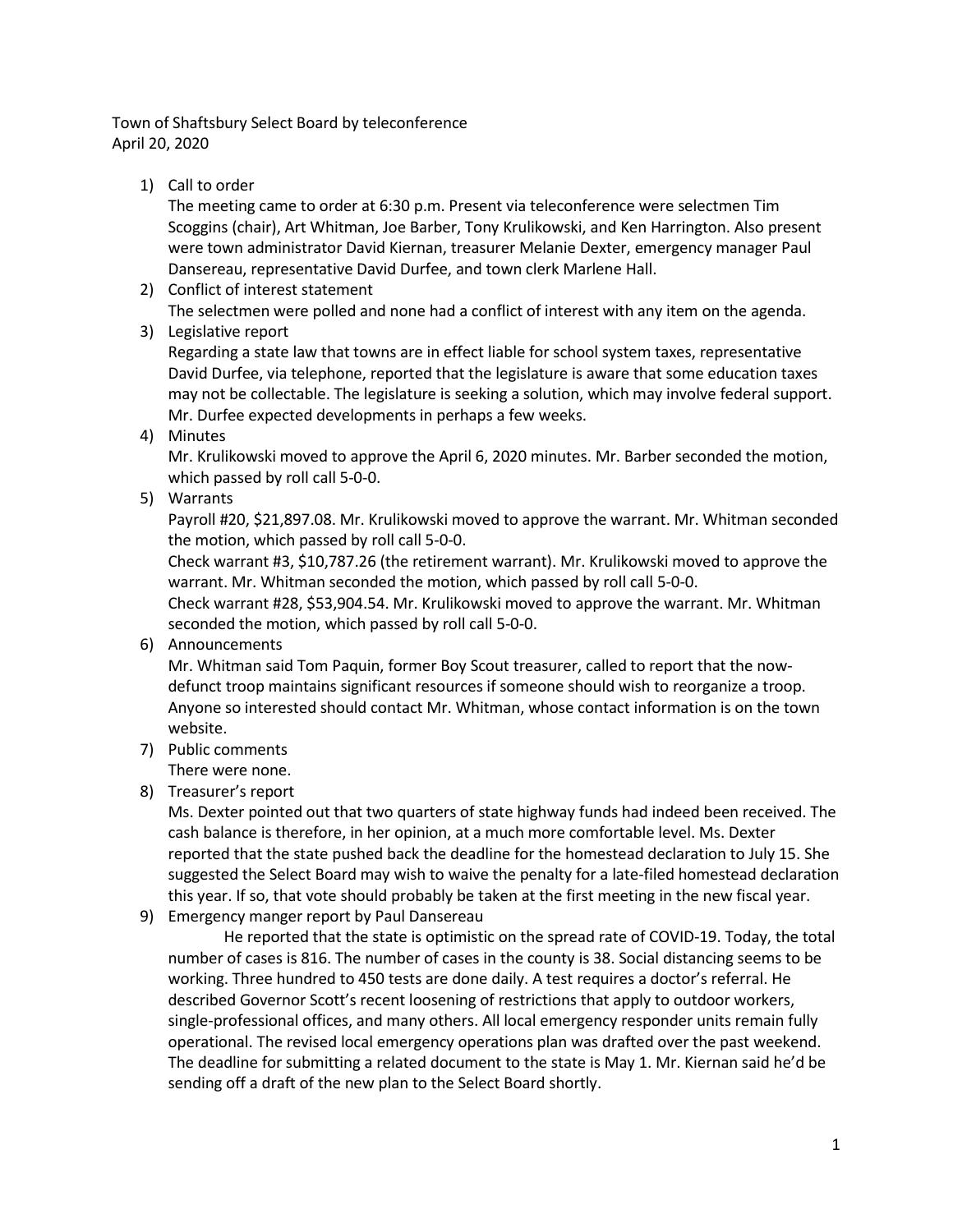As an aside, Mr. Kiernan described a requirement for signatures from at least three board members on several routine documents. It was suggested that those documents should be left on the table on the second floor at Cole Hall. Mr. Whitman, Mr. Scoggins, Mr. Barber and Mr. Krulikowski volunteered to be such signatories.

Marlene Hall, town clerk, reported that she hopes to offer appointments to researchers two days a week, one person at a time, with sanitizer and cleaning to accompany all activities. This is the time of year when the real estate industry warms up. Ms. Hall said other routine activities such as paying dog licenses would continue to take place only remotely. A sneeze guard has been ordered for the front desk. Ms. Hall will send out an announcement to attorneys, realtors, appraisers, and others who may need to research that she will take appointments on Mondays and Wednesdays. Cole Hall will remain closed to the public. 10) Ralph Meima, Green Lantern solar project, Murphy Hill Rd.

Mr. Meima asked the Select Board to sign a letter of support for a proposed solar site on Murphy Hill Road, designating it a "preferred site." He described his company. Most of their projects are in the one to five acre range, up to 500 KW, all over Vermont. The company proposes a 150 KW net-metered array on Murphy Hill Road.

Mr. Scoggins noted that the Select Board is inclined to support any solar proposals in town. He said the Board had earlier expressed concerns with a proposed access driveway. Mr. Meima reported that comments from neighbors had convinced the company to largely redesign the project, addressing both access and visibility, including burying the lines underground to avoid additional power poles. The Board reviewed the new plans. Mr. Meima described the application process, which will begin shortly with the forty-five day pre-application notice. Throughout the process, comments can be shared by all. Mr. Harrington asked if the soils were prime agricultural soils and commented on solar arrays elsewhere in the state on prime agricultural land. At the same time, he said he supports solar energy.

Mr. Whitman moved to designate Green Lantern's Murphy Hill Road site as a "preferred site." Mr. Harrington seconded the motion, which passed by roll call 5-0-0.

11) Roads report

Mr. Kiernan said the road crew is doing spring maintenance, including ditching and grading. Most of the town west of Route 7A is complete; the east side is underway. Rainy day operations (including machine maintenance) will continue as required by CDC and state guidelines. COVID protocols are not affecting DPW priorities at present.

Mr. Whitman said he would be talking with Dave Delurey about the old tandem whether it is worth pouring more money into or whether it should be replaced earlier than planned (in two years). (DeLurey repaired the truck this winter.)

12) Town operations update

These items were covered under item 9.

13) Contingency Operations: "Shall the Shaftsbury Selectboard appoint Tim Scoggins and Art Whitman to individually approve and sign orders for payroll, operating expenses, and VMERS payments for a period of one year from the annual organizational meeting on March 16, 2020." Mr. Harrington so moved. Mr. Krulikowski seconded the motion. Mr. Kiernan clarified that after being signed by either Mr. Scoggins or Mr. Whitman, the matter under question would be presented to the Select Board at the next board meeting. The motion passed by roll call 5-0-0.

## 14) Other business

Mr. Kiernan clarified that he'd wait until the next meeting to seek signatures on two documents. Only Mr. Scoggins's signature is needed on the solar letter. There is therefore no need for any selectman to stop by Cole Hall.

15) Review of action items